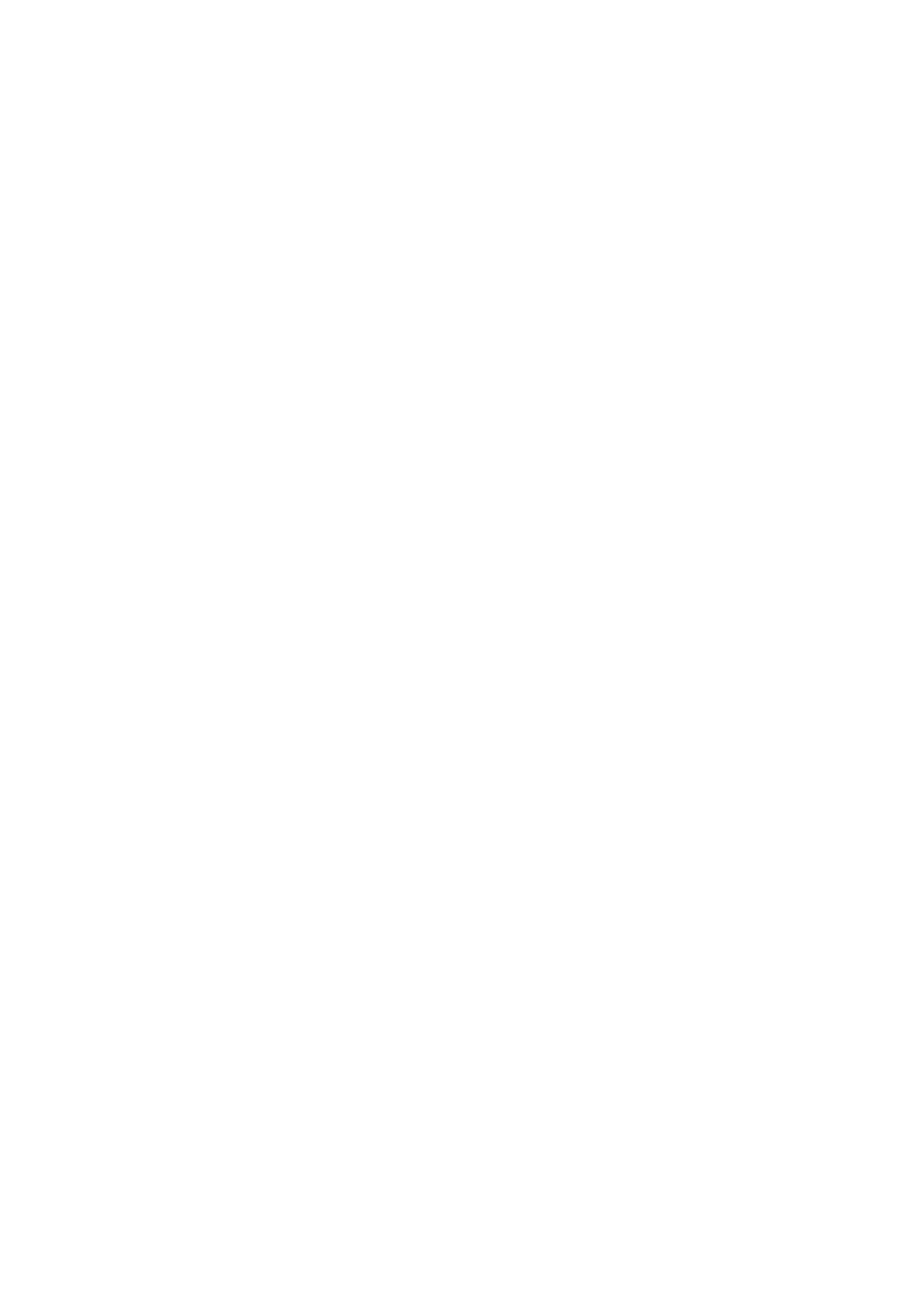### [AS INTRODUCED]



TO

Prohibit the use of farrowing crates in pig farming; and for connected purposes.

 $\sum$  E IT ENACTED by the Queen's most Excellent Majesty, by and with the advice<br>and consent of the Lords Spiritual and Temporal, and Commons, in this present<br>Parliament assembled, and by the authority of the same, as foll and consent of the Lords Spiritual and Temporal, and Commons, in this present Parliament assembled, and by the authority of the same, as follows: -

#### **1 Prohibition of use of farrowing crates**

- (1) A person who confines a sow in a qualifying farrowing crate in England commits an offence.
- (2) A person who causes or permits a sow to be confined in a qualifying farrowing crate in England commits an offence.
- (3) A farrowing crate that is installed on or after the day on which this Act comes into force is a qualifying farrowing crate.
- (4) A farrowing crate that was installed before the day on which this Act comes into force is a qualifying farrowing crate on and after 1 January 2027.

#### **2 Penalties** *10*

A person guilty of an offence under this Act shall be liable on summary conviction to—

(a) imprisonment for a term not exceeding 51 weeks, or

(b) a fine not exceeding level 5 on the standard scale, or to both. *15* 

#### **3 Interpretation**

In this Act—

"farrowing crate" means a device in which a sow is confined before, during and after farrowing and which does not enable the sow to turn around without difficulty at all times; "sow" means a female pig.

#### **4 Extent, commencement and short title**

(1) This Act extends to England and Wales.

*5* 

*20*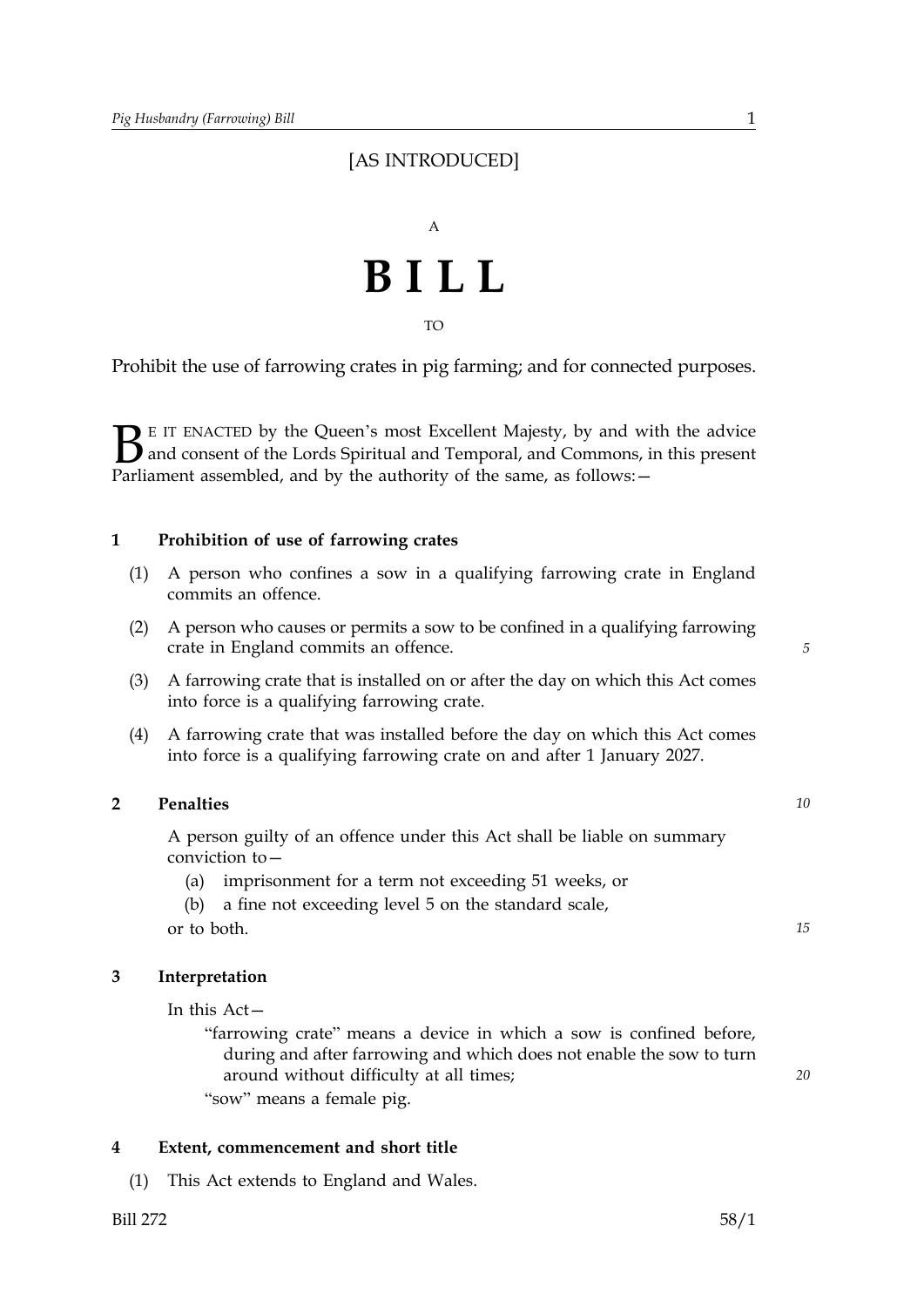- (2) This Act comes into force on the day on which it is passed.
- (3) This Act may be cited as the Pig Husbandry (Farrowing) Act 2021.